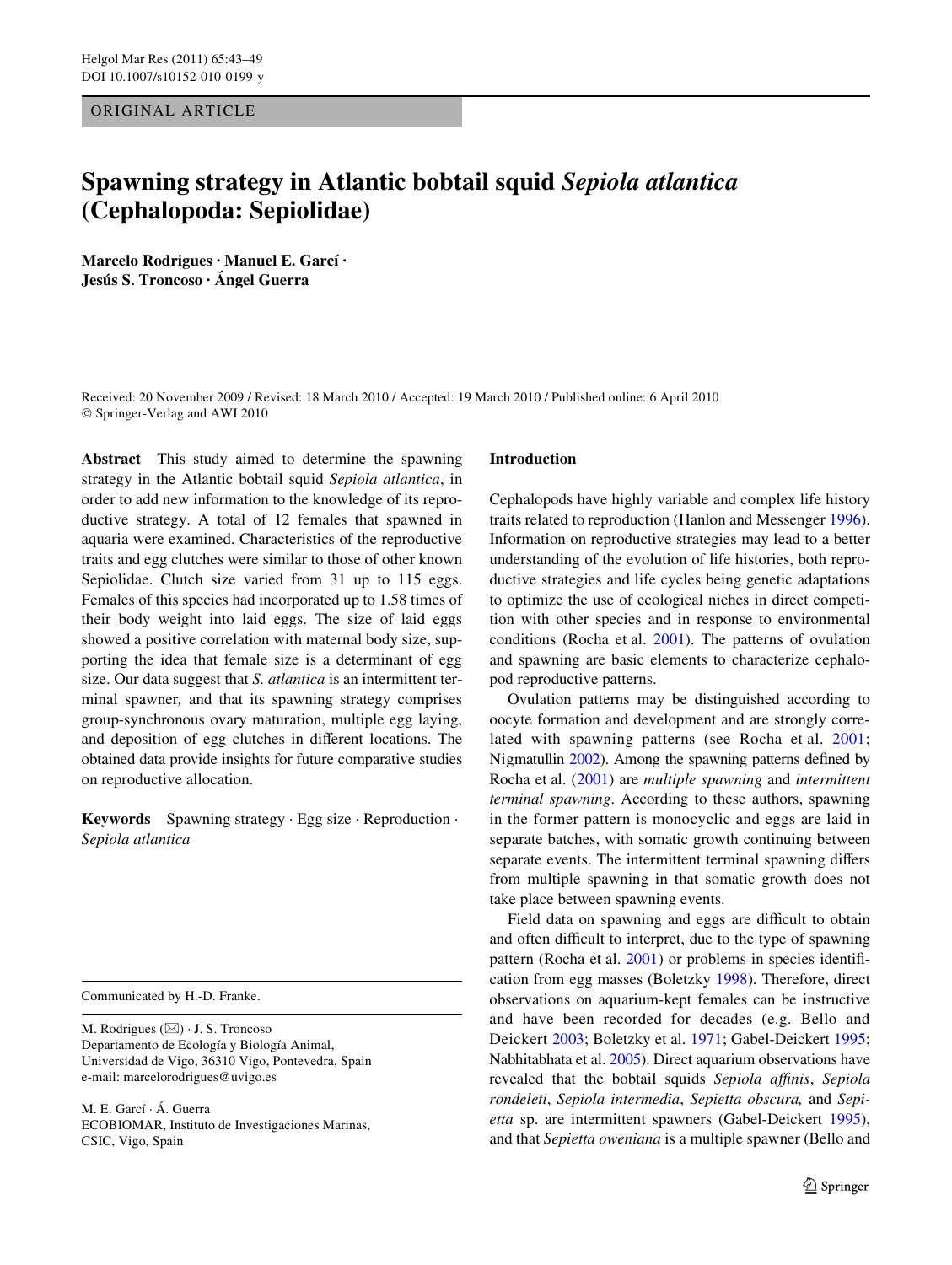Deickert [2003](#page-5-2)). However, little is known about the life history of the Atlantic bobtail squid *Sepiola atlantica* d'Orbigny 1839–1842 (Guerra [1992;](#page-5-6) Reid and Jereb [2005](#page-6-2); Rodrigues et al. [2009;](#page-6-3) Yau and Boyle [1996](#page-6-4); van Moorsel [2004](#page-6-6)).

*Sepiola atlantica* is widely distributed in the northeastern Atlantic from latitudes 65°N–35°N from areas around Iceland, the Faroe Islands, the Norwegian Sea, the United Kingdom, the North Sea, France, the Iberian Peninsula, and the northwestern coast of Africa to Morocco (Reid and Jereb [2005](#page-6-2)). Its ecology has been studied by Yau and Boyle [\(1996](#page-6-4)) in the West coast of Scotland. Although this species was considered to be a resident species, the authors were not able to find egg masses. The only report of egg masses in British waters is by Bidder (in Rees [1957](#page-6-5)). This author reported egg masses collected in the field on bryozoans of the genus *Cellaria* Ellis and Solander 1786. Unfortunately, this paper provides little information on egg size, actual fecundity, spawning pattern, spawning clutch size, and time of spawning in *S. atlantica*.

As in other sepiolids, in *S. atlantica,* spermatophores are transferred to females and stored in the bursa copulatrix, a large pouch lying on the visceral mass that allows the spermatangia to become attached (Rodrigues et al. [2009](#page-6-3); Yau and Boyle [1996](#page-6-4)). They can remain there for long periods of time until eggs are laid and fertilized. Fertilization is probably achieved when eggs transverse the bursa copulatrix (Hanlon and Messenger [1996](#page-5-0)). It is thus interesting to check whether females stop spawning once spermatangia have been used up.

The present investigation follows the methodology suggested by Rocha et al. ([2001](#page-6-0)), and the analyses are based on the three factors considered by these authors: type of ovulation, spawning pattern, and growth vs. lack of growth between egg-laying events. Additionally, we have introduced novel characters in the analysis such as egg clutch, egg size, and indexes to assess the reproductive allocation that allow us to discuss ecological features of the spawning strategy in greater detail.

The aim of this work is therefore to add new information to the knowledge of the reproductive strategy of *S. atlantica* through direct observation of specimens in captivity, and to compare these patterns with those known of other members of the family Sepiolidae.

### **Materials and methods**

This investigation was carried out between March 2008 and July 2009. A total of 12 adult females were collected by scuba diving during several field trips in the Ría de Vigo (42°14'N; 8°47'W), NW Iberian Peninsula. Depth of collections ranged from 3.5 to 8 m, and the seabed was sandy with the presence of ripplemarks and without algal cover.

Live specimens were immediately and carefully transported to the Marine Station of the University of Vigo in Toralla Island (ECIMAT-UVIGO). Each individual was placed in a 10.21 (30 cm long  $\times$  18 cm wide  $\times$  19 cm deep) glass tank with an open system of running seawater. Water temperature in the tanks ranged between 13 and 19.5°C. The system received natural photoperiod according to the season. The bottom of the tanks was covered with a thin  $(1-2 \text{ cm})$  layer of fine sand, taken from the same locality where the specimens were collected. All tanks were provided with local bivalve shells to serve as a substrate for egg deposition. Females were always kept in isolation in the tanks and were never exposed to males in captivity, but all of them produced eggs that initiated development, thus indicating that spermatangia were present in the females.

Bobtail squids were fed daily *ad libitum* with adults of the local mysid shrimp *Siriella armata*. After the first episode of egg laying and up to death, the bobtail squids were offered ten *S. armata* daily, and intake was controlled daily. Feeding rate was calculated according to Choe (1966):  $FR = [F/(t)BW] \times 100$ , where FR is the feeding rate (percentage per day), *F* is total food consumed in wet weight, BW is body weight, and *t* is the number of days.

Daily routine controls were undertaken between 09:00 and 10:00 a.m., allowing to record for each individual: egg number per clutch, spawning duration (time from first to last egg laid), actual fecundity  $(AF = total number of eggs)$ laid by a female), and food intake during spawning. Daily controls were carried out until death, up to 20 days after the first egg-laying episode. Spawning was observed in different months during the current study, and no preference was observed in terms of spawning season.

Specimens were measured for dorsal mantle length (ML) to 0.01 mm accuracy, weighed (BW) to 0.00001 g immediately after death, and subsequently preserved in 70% EtOH. All dissections were made on preserved specimens.

All immature and mature oocytes from the ovary and the proximal oviduct were counted and measured along the major axis using a stereomicroscope (Nikon SMZ-1500) directly connected to a computer with an image analyzer (Nikon, NIS-Elements). Based on indications given by Mangold-Wirz ([1963](#page-5-7)), oocytes were assigned to four classes, depending on their stage of development: (1) early follicle oocytes (small, 0.09–1.67 mm); (2) late follicle oocytes without striated surface (medium, 1.68–2.53 mm); (3) yolky oocytes with white and striated surface (large); and (4) mature oocytes with smooth surface and orange in color. The size of the two last categories ranged from 2.54 to 3.75 mm.

The potential fecundity (PF) was expressed as the sum of the numbers of oocytes in the ovary and the oviduct plus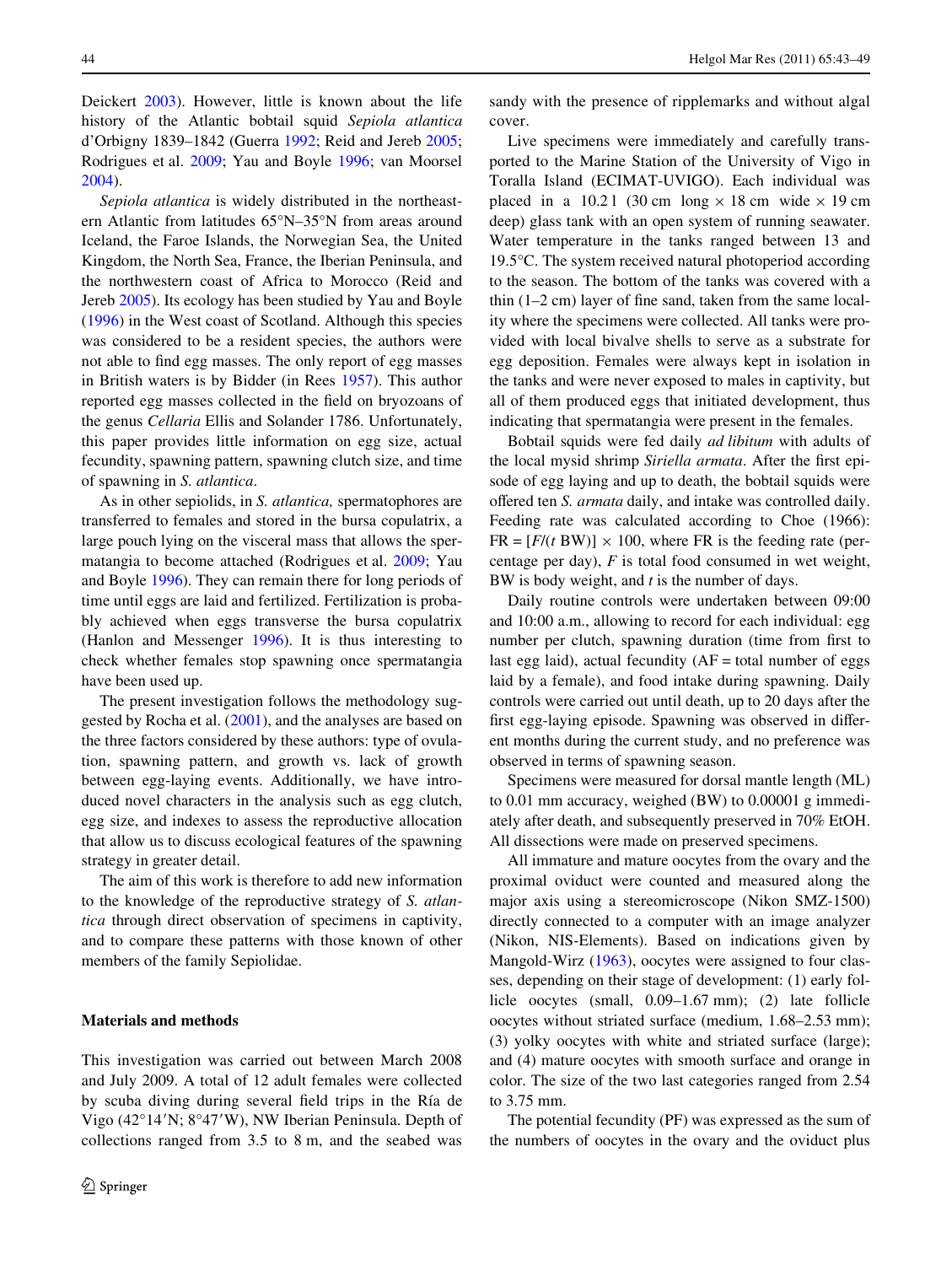the number of eggs already spawned. For assessing the reproductive allocation for each female, we determined two indexes: (1) The Relative Egg Capsule Length (REL), which was calculated as the ratio between mean egg capsule length in the major axis and ML, and (2) The Relative Egg Capsule Weight (REW) as the ratio between mean egg capsule weight and BW.

Additionally, after the last laying episode, all eggs were carefully removed from the substrate, measured, and weighed as indicated above. The egg volume was approximated using the formula for the volume of a prolate ellipsoid,  $(4/3)$   $\pi$ LW<sup>2</sup> (within 0.01 mm<sup>3</sup>) (Beyer [1987](#page-5-8)), where  $L =$  egg length (mm) and  $W =$  egg width (mm).

<span id="page-2-0"></span>**Table 1** *S. atlantica*. Dorsal mantle length (ML, mm), body weight (BW, g), and spawning events for each female analyzed in this study

| Female | МL    | BW   | Number<br>of events | Spawning<br>duration<br>(days) | Major and<br>minor spawning<br>batch size |
|--------|-------|------|---------------------|--------------------------------|-------------------------------------------|
| 1      | 12.19 | 0.76 | 3                   | 6                              | $50 - 3$                                  |
| 2      | 12.66 | 0.63 | 3                   | 3                              | $36 - 2$                                  |
| 3      | 11.62 | 0.92 | $\overline{2}$      | 3                              | $58 - 2$                                  |
| 4      | 16.01 | 0.89 | 3                   | 7                              | $47 - 2$                                  |
| 5      | 12.21 | 1.38 | 2                   | 2                              | $50 - 2$                                  |
| 6      | 16.07 | 1.05 | 3                   | 13                             | $34 - 5$                                  |
| 7      | 19.54 | 1.60 | 7                   | 20                             | $8 - 2$                                   |
| 8      | 11.98 | 1.04 | 9                   | 12                             | $42 - 1$                                  |
| 9      | 12.50 | 0.58 | $\overline{c}$      | 3                              | $22 - 5$                                  |
| 10     | 14.55 | 1.30 | 3                   | $\overline{4}$                 | $60 - 5$                                  |
| 11     | 15.33 | 1.40 | 6                   | 11                             | 89–1                                      |
| 12     | 15.01 | 1.01 | $\overline{2}$      | 4                              | $31 - 4$                                  |

<span id="page-2-1"></span>**Table 2** *S. atlantica*. Reproductive output of the 12 females analyzed in this study

Medium (1.68–2.53 mm)

(0.09–1.67 mm)

Female Immature oocytes (%/number) Mature oocytes

#### **Results**

#### Spawning

Before females started to spawn, they were maintained in captivity between 51 and 137 days. Unfortunately, no spawning event was directly observed. All spawning episodes took place at night. The females were always found dying or already dead in the morning. The observations of the timing of spawning events and spawning duration in the 12 studied females are shown in Table [1](#page-2-0). The females did not take care of their egg clutches after spawning. No female survived more than a day after the last egg-laying event, and death does not seem to be related to the exhaustion of reproductive potential (Table [2](#page-2-1)).

Eggs capsules are opaque, orange, and droplet-shaped (Fig. [1a](#page-3-0), b). The capsules were laid either in a single layer or piled up into clusters of several layers. In all observed spawning events, the first egg batches were deposited at the water surface of the tank, and the following batches were attached to the walls of the tank, to the PVC pipe (drain), or to the sandy bottom (Fig. [1c](#page-3-0)), but never to the presented bivalve shells. Sometimes these batches were deposited on the top of previously laid batches and occasionally above the water surface. Individual batches contained between 1 and 89 eggs (Table [1](#page-2-0)). In all females, we observed multiple egg batches laid at intervals of roughly 1–8 days. In 11 of 12 females, the first batch of eggs was the largest one. After the second batch, the number of laid eggs was reduced in all females.

Females 2, 4, 8, and 9 (Table [1\)](#page-2-0) laid some incompletely encapsulated eggs. This phenomenon always occurred in the last two batches of eggs.

> Actual fecundity

Potential

(2.68–3.75 mm)

Small Medium Large (2.68–3.75 mm) fecundity fecundity

Large

1 85.9/153 13.5/24 0.6/1 9 69 256 2 80.8/122 17.9/27 1.3/2 12 54 217 3 93.0/106 6.1/7 0.9/1 17 60 191 4 86.0/87 11.0/10 3.0/3 7 49 165 5 84.8/190 11.6/26 3.6/8 28 52 304 6 79.3/178 19.9/46 0.8/2 11 58 300 7 71.7/164 25.7/59 2.6/6 21 31 281 8 75.0/63 23.8/20 1.2/1 0 111 195 9 9 91.0/178 8.0/16 1.0/2 0 54 250 10 81.0/160 18.5/37 0.5/1 5 72 274 11 81.0/98 17.4/21 1.6/2 2 115 228 12 91.6/76 4.8/4 3.6/3 1 35 119

(2.54–3.75 mm)

| $\mathcal{Q}$ Springer |
|------------------------|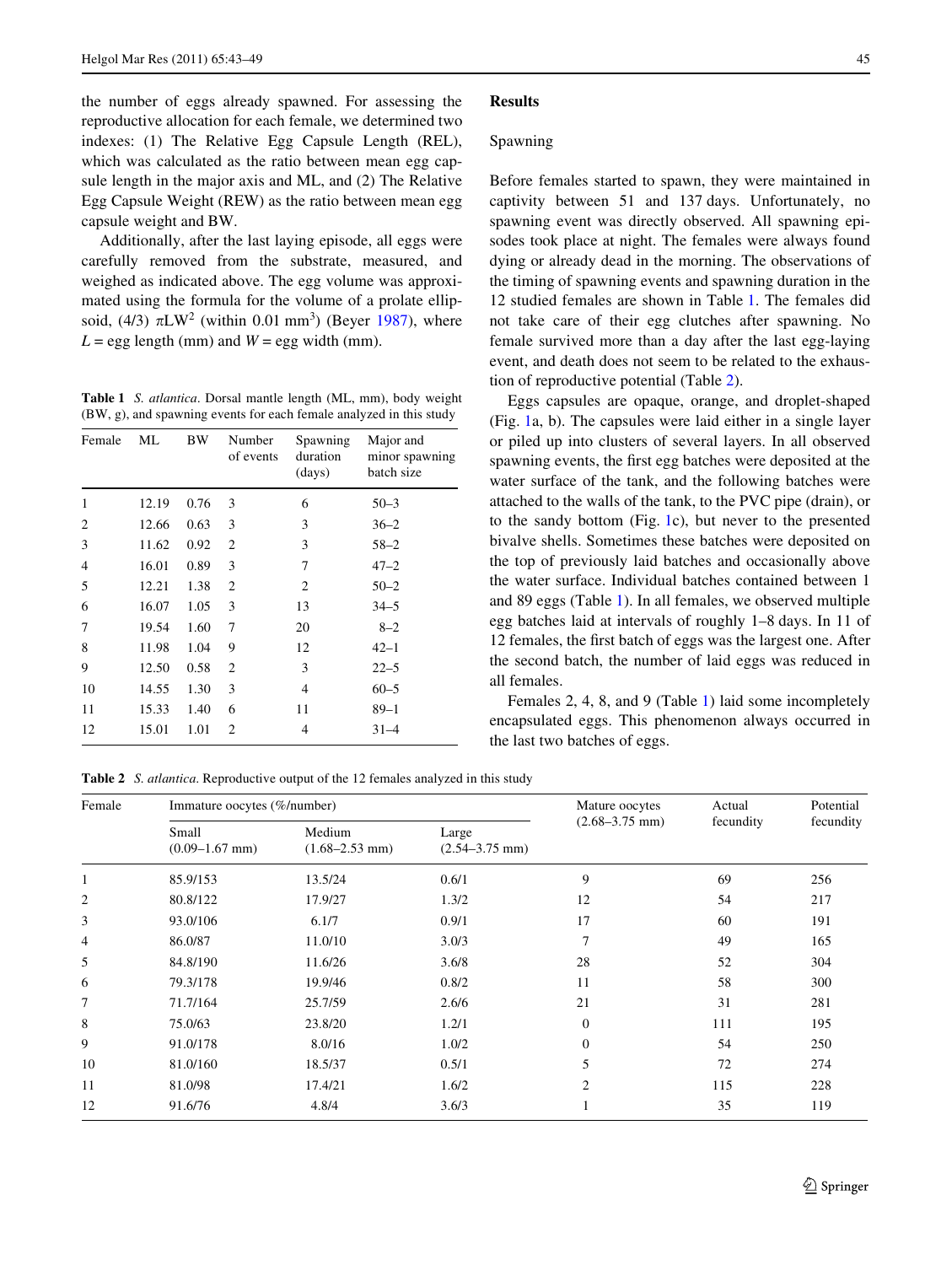

**Fig. 1** *S. atlantica*. Egg capsules laid in an aquarium. **a** Batch of eggs attached to an aquarium wall just below the water surface; **b** egg capsules attached laterally to one another; **c** egg capsules laid individually

<span id="page-3-0"></span>No female fasted during spawning. Food intake during spawning was between 0.14 and 0.29 g day<sup>-1</sup> (mean  $0.22 \pm 0.05$  g day<sup>-1</sup>) or between 12.5 and 31.1% BW day<sup>-1</sup> (mean  $21.7\% \pm 6.3$  BW day<sup>-1</sup>). No dissected female showed spermatangia attached in the bursa copulatrix.

#### Fecundity

The ovulation pattern in *S. atlantica* was *group*-*synchronous* (see Rocha et al. [2001\)](#page-6-0). This was revealed through the mature oocytes, represented as AF, that have been spawned, while another group of oocytes is represented by small protoplasmic oocytes in the ovary of spent females (Harman et al. [1989](#page-5-9)). Post-spawning females exhibited eggs in different stages of protoplasmic growth and yolk accumulation, with a predominance (71.7–93.0%) of small oocytes of 0.09–1.68 mm (Table [2\)](#page-2-1). The size of immature oocytes (small, medium and large) varied between 0.09 and 3.75 mm (mean 0.8  $7 \pm 0.55$  mm). Of the 12 spawning females, 10 contained up to 28 mature oocytes in the oviduct at death (Table [2\)](#page-2-1), varying in size between 2.68 and 3.75 mm (mean  $2.75 \pm 0.44$  mm). The largest oocytes were found in the largest females.

The AF varied from 31 to 115 eggs and the PF from 119 to 304 (Table [2](#page-2-1)). REL ranged from 16 up to 23% ML (mean  $19 \pm 2\%$  ML). The females incorporated (REW) between 0.37 and 1.58 (mean  $0.79 \pm 0.36\%$  BW) times

on the sand bottom, and covered with sand grains. *Scale bars*: 7 mm (**a**), 3 mm (**b**, **c**)

their BW into reproductive material spawned (laid eggs). The number of laid eggs did not show any correlation with the number of oocytes, and mature ova remained within the ovary  $(P > 0.05)$ . The size of the egg capsules in the major axis was 1.75–4.92 mm (mean  $2.75 \pm 0.44$  mm).

Egg volume ranged between  $22.20$  and  $246.72$  mm<sup>3</sup> (mean  $75.89 \pm 31.56$  mm<sup>3</sup>). The relationship between ML and *Egg Volume* (EV) led to a weak linearized calibration function  $(R^2 = 0.646, P < 0.01)$  $(R^2 = 0.646, P < 0.01)$  $(R^2 = 0.646, P < 0.01)$  (Fig. 2). The regression equation was:  $ML = 8.8256 + 0.0746$  EV. The weights of laid eggs ranged between 0.0036 and 0.0252 g (mean  $0.0072 \pm 0.0041$  g). Of the best-fit, ML against *Egg Weight* (EW) resulted in a non-linear third-order polynomial function ( $R^2 = 0.865$ ,  $P < 0.001$ ) (Fig. [3](#page-4-1)). The regression equation was:  $ML = 1883.4EW - 140529.7EW^2 +$  $4660521.9$ EW<sup>3</sup> + 5.937. Clutch size did not show any correlation with egg volume  $(P > 0.05)$  or egg weight  $(P > 0.05)$ .

## **Discussion**

Our observations suggest that *S. atlantica* is an intermittent terminal spawner (see Rocha et al. [2001;](#page-6-0) Nigmatullin [2002](#page-6-1)). To avoid any disturbance of spawning behavior, in the present study, no measurements were performed to find out whether there is somatic growth between egg batches.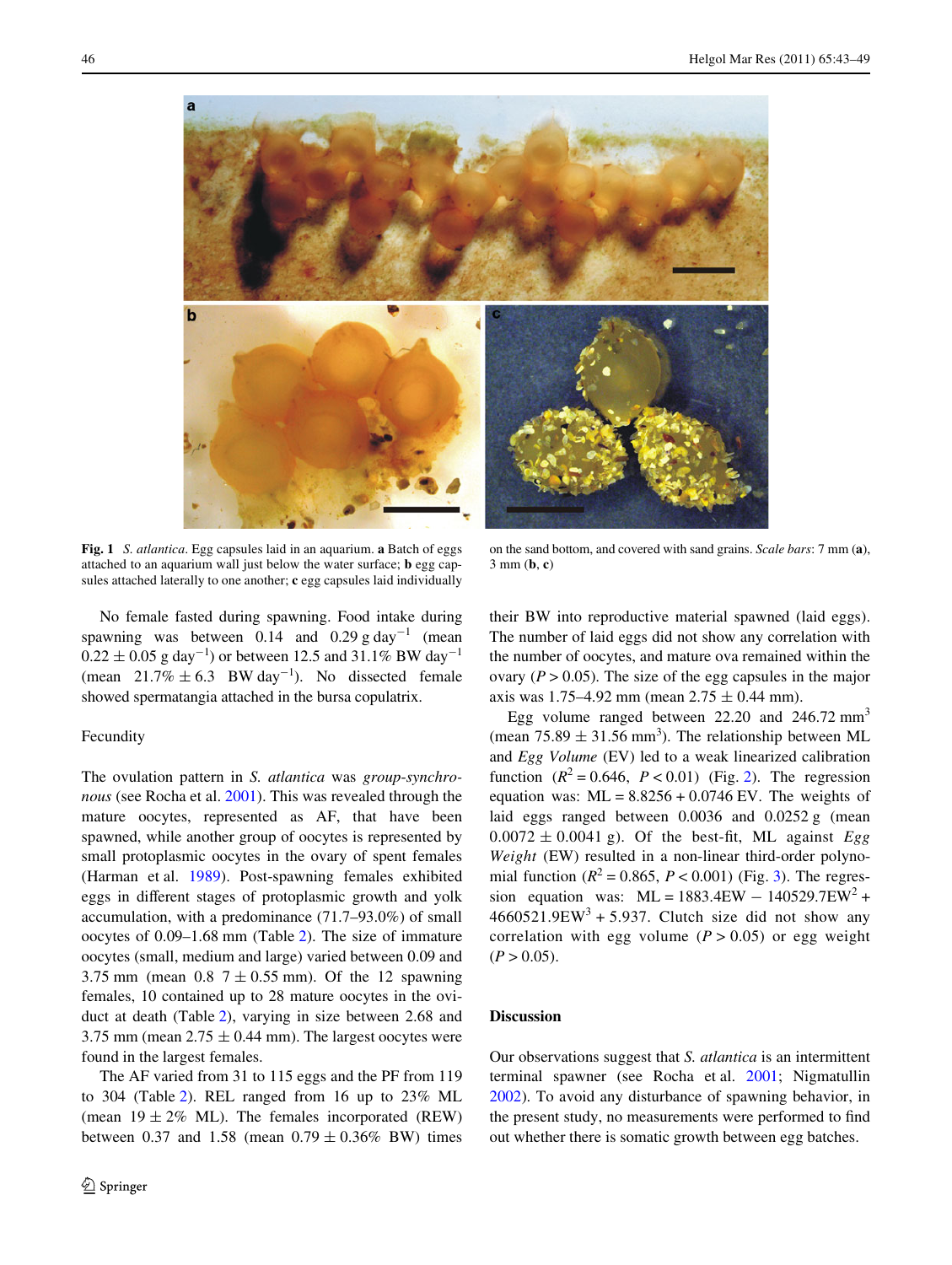

<span id="page-4-0"></span>**Fig. 2** *S. atlantica*. Relationship between egg volume and dorsal mantle length fitted by a linearized calibration function



<span id="page-4-1"></span>**Fig. 3** *S. atlantica*. Relationship between egg weight and dorsal mantle length fitted by a non-linear third-order polynomial calibration function

The presence of different-sized oocytes in the ovary indicated that the ovulation pattern is group-synchronous in this species. Presence of oocytes in different stages of maturity in *S. atlantica* has been reported for Scottish waters by Yau and Boyle ([1996\)](#page-6-4). The mean diameter of mature oocytes measured in our study was similar to that presented by Yau and Boyle  $(1996)$  $(1996)$ :  $2.75 \pm 0.44$  mm *and* 2.5–3.0 mm, respectively. As no size distributions were given in the latter study, a proper comparison cannot be made. On the other hand, this study showed that females of *S. atlantica* as well as those of other bobtail squids do not spawn daily (Bello and Deickert [2003](#page-5-2); Gabel-Deickert [1995\)](#page-5-4), and that each batch of eggs might represent the daily production of mature oocytes or an appropriate time lapse between egg batches. This production decreased throughout the spawning period until death. However, the fact that *S. atlantica* can lay multiple batches of eggs at least over a period of 20 days does not prove that this capacity is always fully exploited under natural conditions. Moreover, as reproduction requires considerable allocation of energy, the presence of a relatively small number of medium and large oocytes in the ovary (Table [2\)](#page-2-1) could suggest that the energy provided through food intake was directed toward egg formation, while somatic growth did not take place, which is characteristic of this spawning strategy. However, results on some other species of bobtail squid suggest the opposite, i.e. a continuing increase in female body size once spawning has been initiated (Bello and Deickert [2003;](#page-5-2) Boletzky [1975](#page-5-10)).

We did not find spermatangia attached to the bursa copulatrix in any female after death, but mature ova were observed in the ovary, indicating that adult females may stop laying eggs once the spermatangia have been used up. The fact that eggs were deposited without exposing the isolated females to males indicates that females do not require the presence of males to lay eggs. Little is known on mating systems and social interactions between male and female bobtail squids (Hanlon and Messenger [1996](#page-5-0); Rodrigues et al. [2009\)](#page-6-3). Although a misbalance of mating systems could influence egg laying, resulting in poor egg production (Hanlon and Messenger [1996;](#page-5-0) Hanlon et al. [1997\)](#page-5-11), we were not able to evaluate this in our study.

The timing of spawning within the diel cycle in *S. atlantica* was similar to that of other studied bobtail squids such as *Sepiola robusta*, *Sepiola ligulata,* and *S. rondeleti* (Boletzky et al. [1971](#page-5-3)) and differs from that of *Euprymna scolopes*, which spawns in the morning (Hanlon et al. [1997\)](#page-5-11).

Egg capsule morphology of *S. atlantica* was similar to that of other sepiolid species (Boletzky [1998;](#page-5-1) Nabhitabhata et al. [2005\)](#page-5-5). In this study, *S. atlantica* deposited eggs on different substrates available in the tank. A similar finding was reported by Boletzky et al.  $(1971)$  $(1971)$  for five Mediterranean bobtail squids. Additionally, the authors mentioned that *S. rondeleti* deposited a larger number of eggs on the sand bottom, as observed in this study. In the same way, Arnold et al. [\(1972](#page-5-12)) and Hanlon et al. [\(1997](#page-5-11)) reported the presence of a coating of sand grains and small bits of coral in both field-collected and laboratory-spawned *E. scolopes* eggs. Another interesting aspect observed in *S. affinis* by Gabel-Deickert [\(1995](#page-5-4)) as well as in *S. atlantica* (present study) is the deposition of eggs on the top of previous batches. However, in the former species, there was no information on whether the eggs were exposed to air as observed in *S. atlantica*. The deposition of eggs in multiple clutches and in different locations makes respective field studies difficult (no sepiolid eggs were found in any of our dives) and stresses the importance of laboratory observations.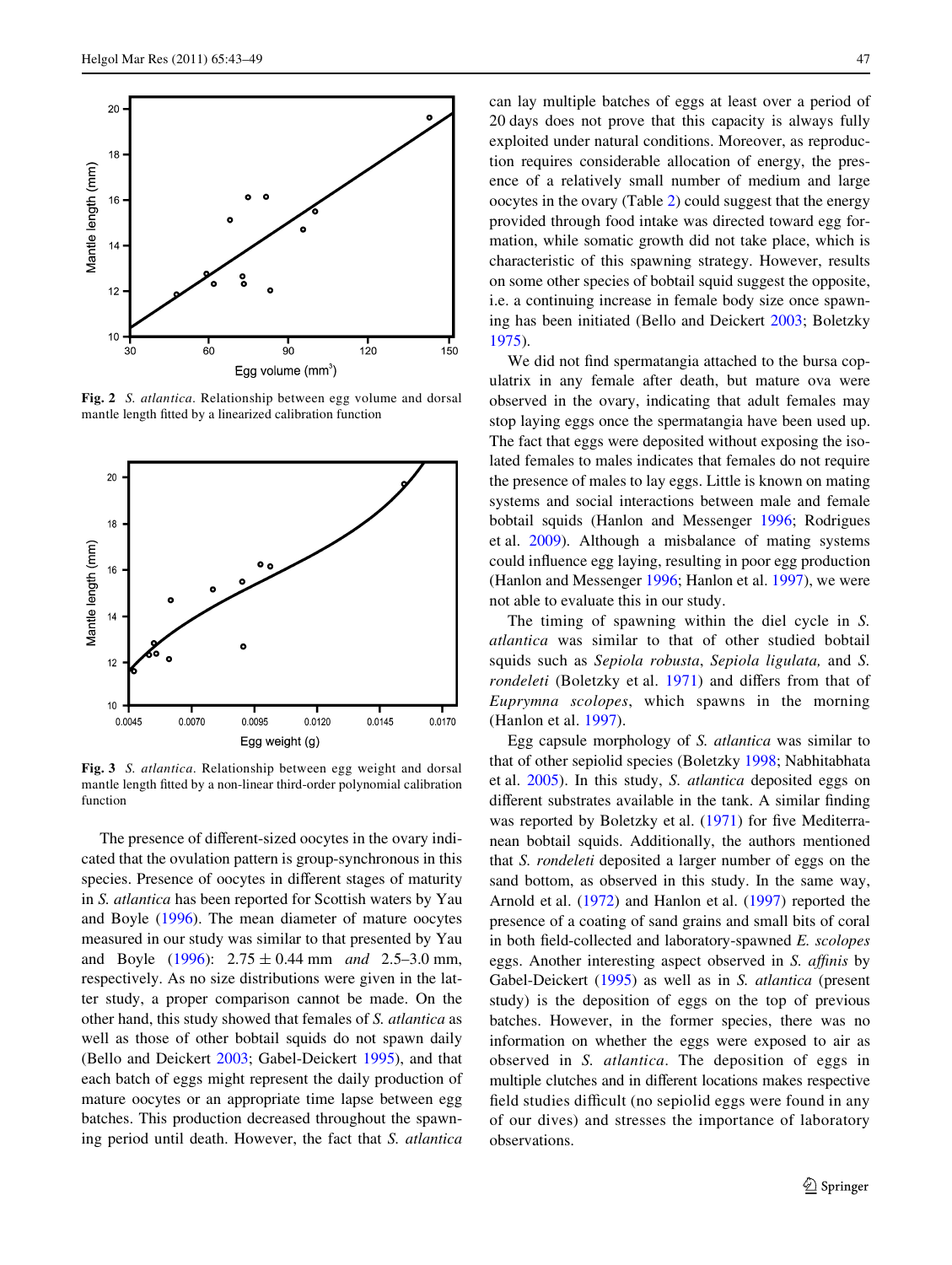<span id="page-5-13"></span>**Table 3** Comparison with other bobtail squid species for which laboratory observations exist

| Species             | Egg volume<br>$\text{(mm)}^3$ | Actual<br>fecundity | Spawning<br>duration (days) | Reference                                                                            |
|---------------------|-------------------------------|---------------------|-----------------------------|--------------------------------------------------------------------------------------|
| Sepiola atlantica   | 22.20-246.72                  | $31 - 115$          | $2 - 20$                    | Present study                                                                        |
| Sepiola affinis     | 29.53                         | $25 - 349$          | $1 - 61$                    | Boletzky (1975),<br>Gabel-Deickert (1995)                                            |
| Sepiola rondeleti   |                               | 302                 | 31                          | Gabel-Deickert (1995)                                                                |
| Sepiola intermedia  |                               | $47 - 184$          | $1 - 15$                    | Gabel-Deickert (1995)                                                                |
| Sepietta obscura    |                               | 428                 | 15                          | Gabel-Deickert (1995)                                                                |
| Sepietta sp.        | 130.00                        | 233                 | 13                          | Gabel-Deickert (1995)                                                                |
| Sepietta oweniana   |                               | 76-428              | $2 - 21$                    | Gabel-Deickert (1995),<br>Bergström and Summers (1983),<br>Bello and Deickert (2003) |
| Euprymna hyllebergi |                               | 108–464             | $40 - 60$                   | Nabhitabhata et al. (2005)                                                           |
| Euprymna tasmanica  |                               | $100 - 146$         | N/D                         | Norman and Lu (1997)                                                                 |

As observed in other representatives of the family Sepiolidae maintained in captivity, *S. atlantica* generally presented an AF within the same range observed in other representatives of the family Sepiolidae maintained in cap-tivity (Table [3](#page-5-13)). Egg volume in *S. atlantica* varied significantly according to maternal body size**.**

The data on egg volume in *S. affinis* and *Sepietta* sp (Table [3\)](#page-5-13) cannot properly be compared with those presented for *S. atlantica* as the formula used by Gabel-Deickert  $(1995)$  $(1995)$  is different from ours.

In keeping with the observations on *S. affinis* (Gabel-Deickert, [1995\)](#page-5-4), we did not find any correlation between egg size and clutch size, suggesting that female size is the main determinant of egg size.

Gabel-Deickert ([1995\)](#page-5-4) observed a tendency of egg volume increasing with female body size for eight species of Sepiolinae. This was also observed in S*. atlantica***.** The relationship between female ML, egg volume, and egg weight found in this study has an interesting evolutive consequence. As maternal size increases, more reserves can be allocated to each egg, increasing the volume or weight of eggs. As a result, there may be direct effects of maternal size on individual offspring and consequently on the tradeoff between defence and offspring survivorship (Gabel-Deickert [1995](#page-5-4); Goulden et al. [1987](#page-5-15); Svensson and Sinervo [2000](#page-6-8)). It is this overall relationship that must be considered to predict reproductive strategies (Lessels [1991\)](#page-5-16). As known from other taxonomic groups (e.g., thrips; Kranz [2005](#page-5-17)), these features are very important in sexual selection. More data are needed to address this problem.

**Acknowledgments** The authors appreciate the valuable help by Cristian Aldea (Foundation CEQUA, Chile) and Francisco Rocha (Department of Ecology and Animal Biology, University of Vigo). Special thanks to Gonzalo Giribet (Harvard University) and Fiona Read (ECOBIOMAR IIM/CSIC) for useful discussions improving the manuscript. The first author was supported by a scholarship from the *Consellería de Educación e Ordenación Universitaria da Xunta de Galicia*.

## **References**

- <span id="page-5-12"></span>Arnold JM, Singley CT, Willians-Arnold LD (1972) Embryonic development and post-hatching survival of the sepiolid squid *Euprymna scolopes* under laboratory conditions. Veliger 14:361–364
- <span id="page-5-2"></span>Bello G, Deickert A (2003) Multiple spawning and spawning batch size in *Sepietta oweniana* (Cephalopoda: Sepiolidae). Cah Biol Mar 44:307–314
- <span id="page-5-14"></span>Bergström B, Summers WC (1983) *Sepietta oweniana*. In: Boyle PR (ed) Cephalopod life cycles. Species accounts, vol 1. Academic Press, London, pp 75–91
- <span id="page-5-8"></span>Beyer WH (1987) CRC standard mathematical tables, 28th edn. CRC Press, Boca Raton
- <span id="page-5-10"></span>Boletzky Sv (1975) The reproductive cycle of Sepiolidae (Mollusca, Cephalopoda). Pubbl Staz Zool Napoli 39(suppl):84–95
- <span id="page-5-1"></span>Boletzky Sv (1998) Cephalopod eggs and egg masses. Oceonogr Mar Biol Annu Rev 36:341–371
- <span id="page-5-3"></span>Boletzky Sv, Boletzky MVv, Frösch D, Gätzi V (1971) Laboratory rearing of Sepiolinae (Mollusca: Cephalopoda). Mar Biol 8:82–87
- <span id="page-5-4"></span>Gabel-Deickert A (1995) Reproductive patterns in *Sepiola affinis* and other Sepiolidae (Mollusca: Cephalopoda). In: Boletzky Sv (ed) Mediterranean Sepiolidae. Bulletin de L'Institut Océonographique, Monaco, nº special 16, pp 73–83
- <span id="page-5-15"></span>Goulden CE, Henry L, Berrigan D (1987) Egg size, postembryonic yolk, and survival ability. Oecologia 72:28–31
- <span id="page-5-6"></span>Guerra A (1992) Mollusca, Cephalopoda. In: Ramos MA (ed) Fauna Ibèrica I. Museo Nacional de Ciencias Naturales CSIC, Madrid
- <span id="page-5-0"></span>Hanlon RT, Messenger JB (1996) Cephalopod behaviour. Cambridge University Press, UK
- <span id="page-5-11"></span>Hanlon RT, Claes MF, Ashcraft SE, Dunlap PV (1997) Laboratory culture of the sepiolid squid *Euprymna scolopes*: a model system for bacteria-animal symbiosis. Biol Bull 192:364–374
- <span id="page-5-9"></span>Harman RF, Young RE, Reid SB, Mangold KM, Suzuki T, Hixon RF (1989) Evidence for multiple spawning in the oceanic squid *Stenoteuthis oualaniensis* (Teuthoidea: Ommastrephidae). Mar Biol 101:513–519
- <span id="page-5-17"></span>Kranz BD (2005) Egg size and reproductive allocation in eusocial thrips. Behav Ecol 779–786
- <span id="page-5-16"></span>Lessels CM (1991) The evolution of life histories. In: Krebs JR, Davies NB (eds) Behavioural ecology: an evolutionary approach. Blackwell Scientific Publications, Oxford, pp 32-65
- <span id="page-5-7"></span>Mangold-Wirz K (1963) Biologie des cephalopods benthiques et nectoniques de la mer Catalane. Vie Milieu 13:1–285
- <span id="page-5-5"></span>Nabhitabhata J, Nilaphat P, Promboon P, Jaroongpattananon C (2005) Life cycle of cultured bobtail squid, *Euprymna hyllebergi* Nateewathana, 1997. Phuket Mar Biol Cent Res Bull 66:351–365